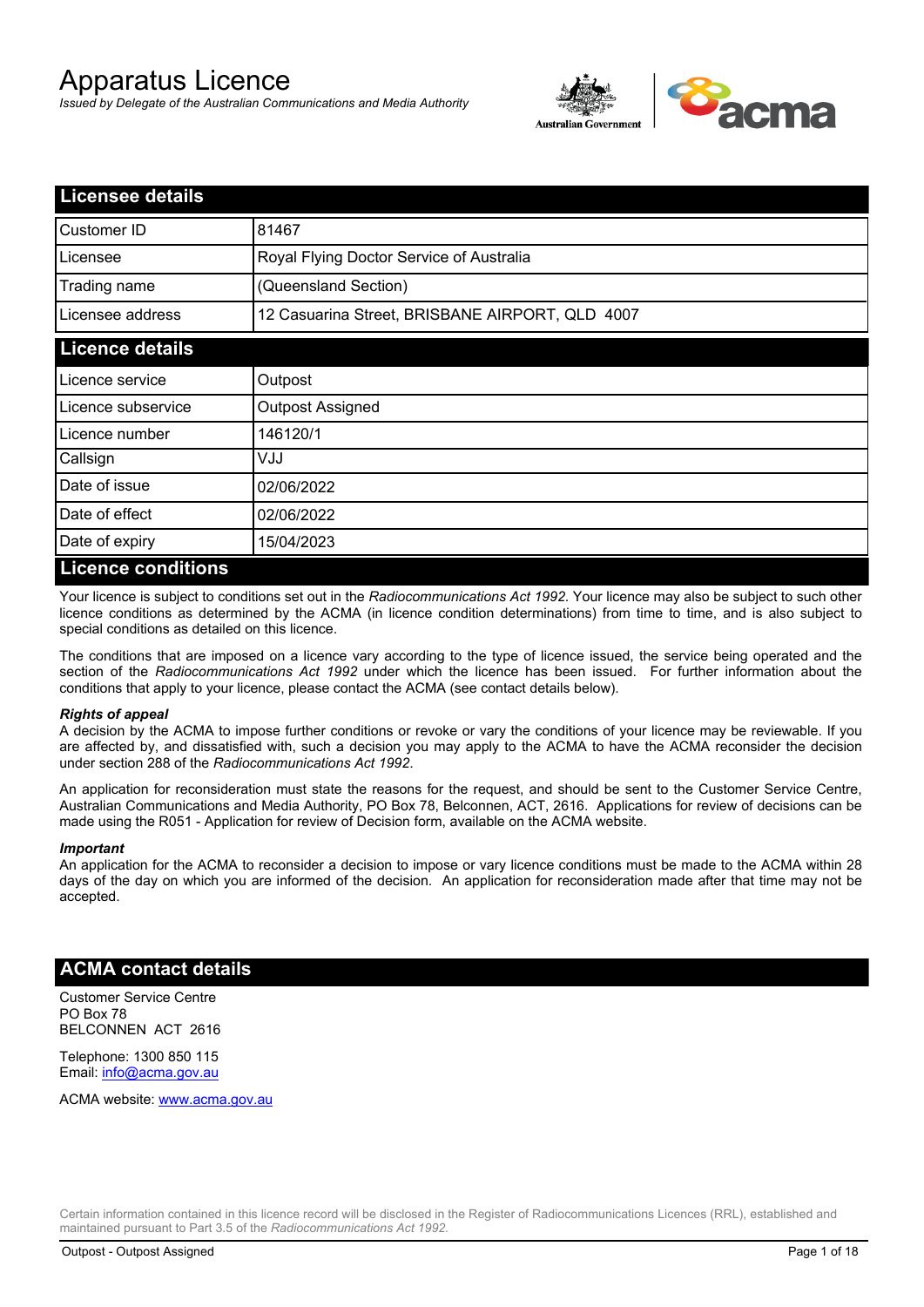# **Advisory Notes applying to licence no.: 146120/1**

Conditions applicable to the operation of Outpost Assigned station(s) authorised under this licence can be found in the Radiocommunications Licence Conditions (Apparatus Licence) Determination and the Radiocommunications Licence Conditions (Outpost Licence) Determination. Copies of these determinations are available from the ACMA and from the ACMA home page (www.acma.gov.au).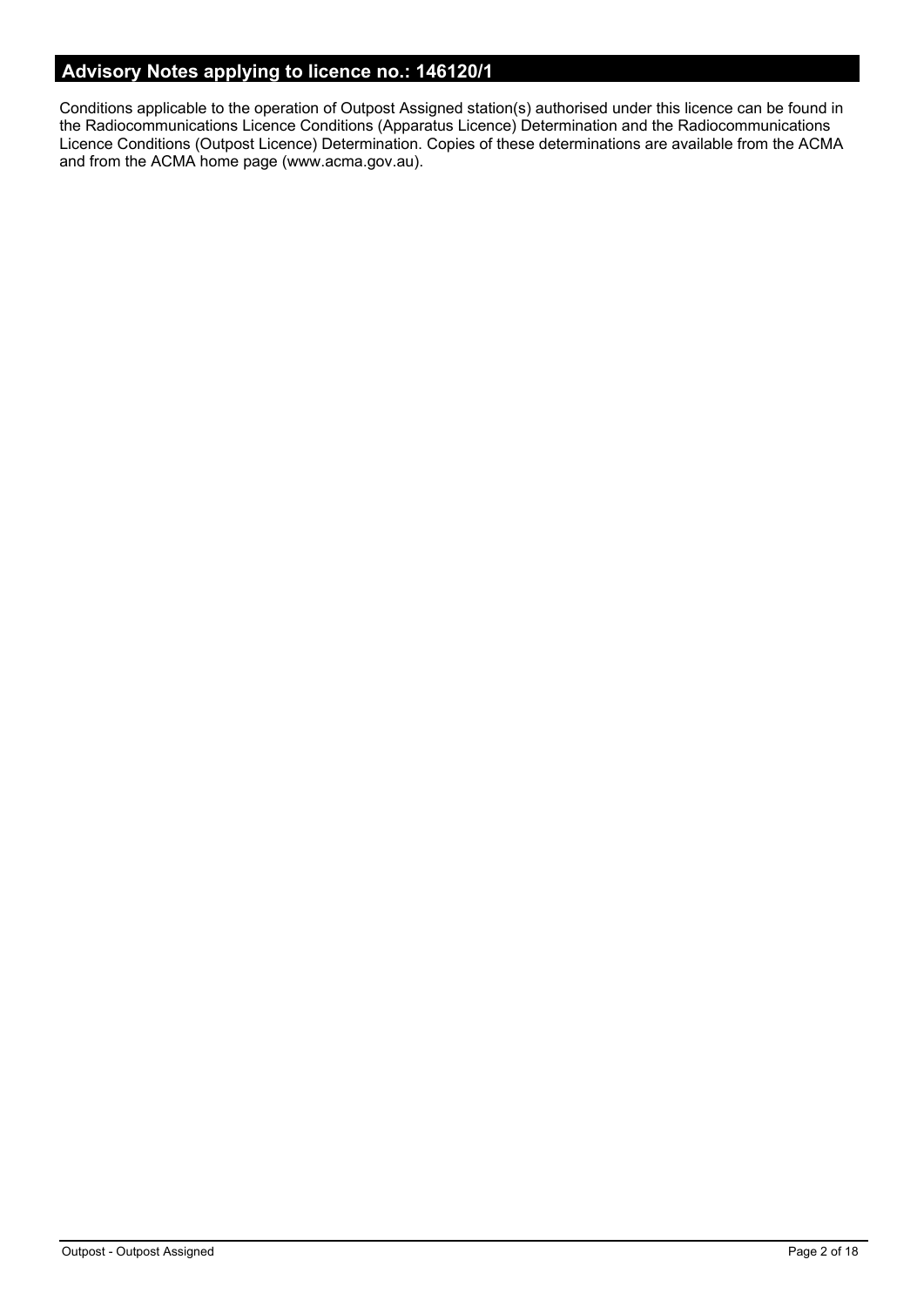Below is a summary of the technical characteristics of the licensed service. Further technical details not displayed here may be found on the ACMA website.

### **Main Station Site**

**Station 1:**

| <b>Site details</b>        |                                                            |
|----------------------------|------------------------------------------------------------|
| Site ID                    | 15209                                                      |
| Site address               | RFDS Transmit Site King St Extension, CHARLEVILLE QLD 4470 |
| Co-ordinates (GDA94)       | Latitude:<br>Longitude:<br>-26.415377<br>146.226511        |
| <b>Transmitter details</b> |                                                            |
| Assigned frequency         | 2.021500 MHz                                               |
| <b>Bandwidth</b>           | 3.0000 kHz                                                 |
| Freq. assign. ID           | 0000884900                                                 |
| Transmitter power          | 1.00 kW                                                    |
| <b>EIRP</b>                |                                                            |
| <b>Emission designator</b> | 3K00J3E                                                    |
| Antenna details            |                                                            |
| Antenna ID                 | 1                                                          |
| Antenna polarisation       | H - Horizontal linear                                      |
| Antenna azimuth            |                                                            |
| Antenna height (m)         | $\mathbf 0$                                                |
| Antenna type               | Unknown antenna type, size or specifications-              |

# **Special Conditions applying to Station 1**

Carrier Frequency : 2.020 MHz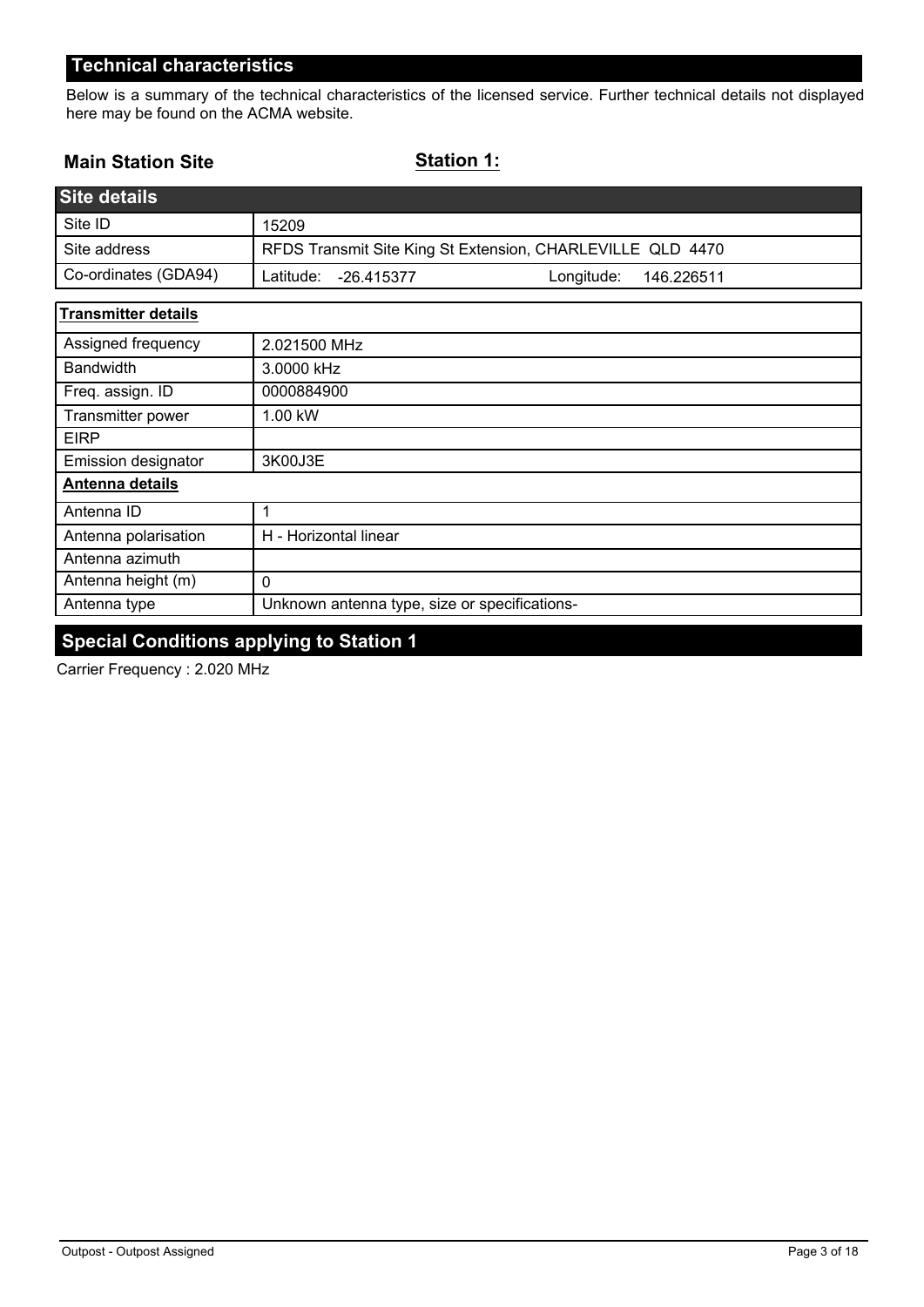Below is a summary of the technical characteristics of the licensed service. Further technical details not displayed here may be found on the ACMA website.

#### **Main Station Site**

**Station 2:**

| <b>Site details</b>     |                                                           |
|-------------------------|-----------------------------------------------------------|
| Site ID                 | 15218                                                     |
| Site address            | RFDS Receive Site Old Cunnamulla Rd, CHARLEVILLE QLD 4470 |
| Co-ordinates (GDA94)    | Longitude:<br>Latitude:<br>146.221322<br>-26.441532       |
| <b>Receiver details</b> |                                                           |
| Assigned frequency      | 2.021500 MHz                                              |
| <b>Bandwidth</b>        | 3.0000 kHz                                                |
| Freq. assign. ID        | 0000884901                                                |
| Transmitter power       | N/A                                                       |
| <b>EIRP</b>             | N/A                                                       |
| Emission designator     | 3K00J3E                                                   |
| Antenna details         |                                                           |
| Antenna ID              | 1                                                         |
| Antenna polarisation    | H - Horizontal linear                                     |
| Antenna azimuth         |                                                           |

Antenna type Unknown antenna type, size or specifications-

# **Special Conditions applying to Station 2**

0

Carrier Frequency : 2.020 MHz

Antenna height (m)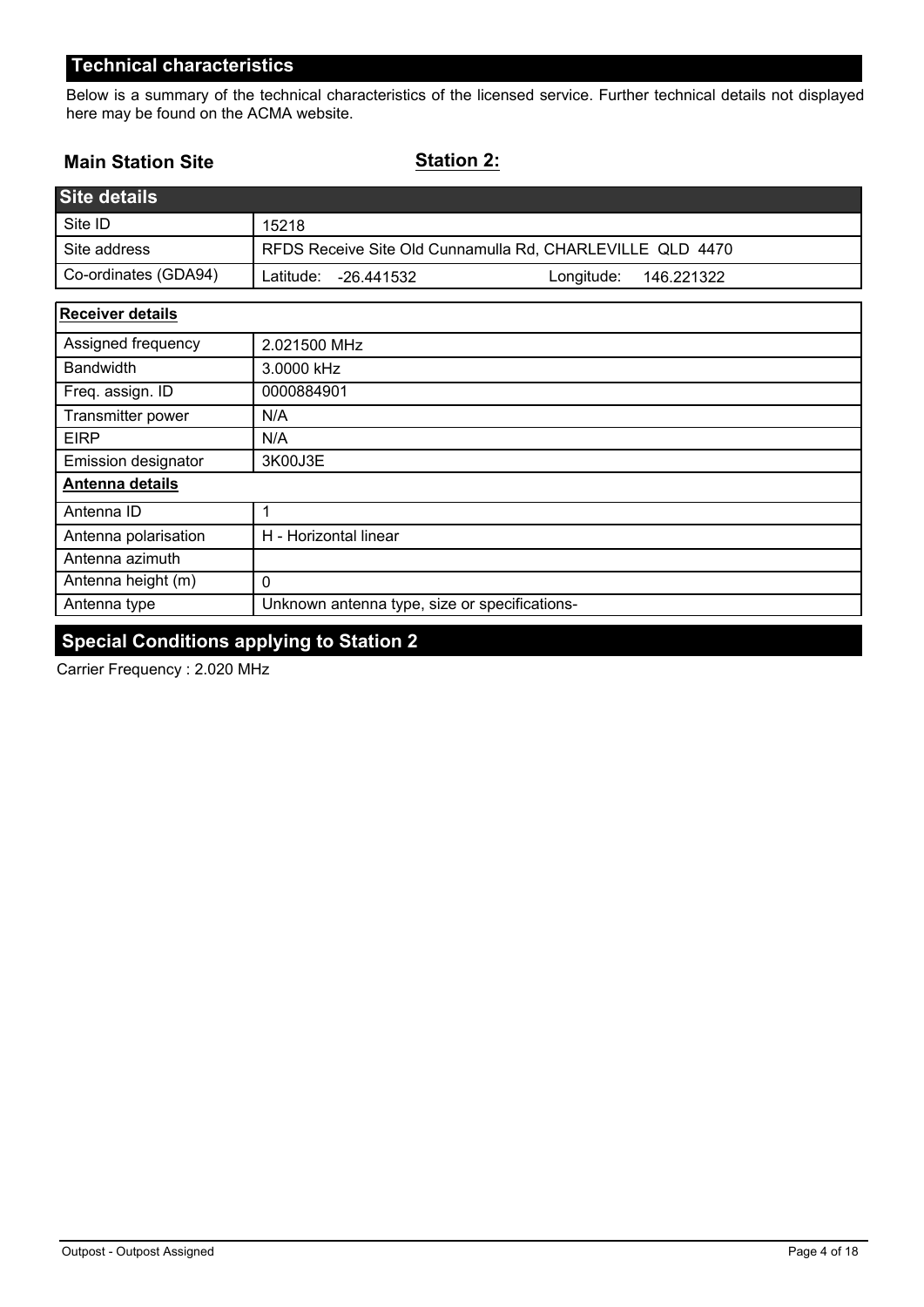Below is a summary of the technical characteristics of the licensed service. Further technical details not displayed here may be found on the ACMA website.

### **Main Station Site**

**Station 3:**

| <b>Site details</b>        |                                                            |
|----------------------------|------------------------------------------------------------|
| Site ID                    | 15209                                                      |
| Site address               | RFDS Transmit Site King St Extension, CHARLEVILLE QLD 4470 |
| Co-ordinates (GDA94)       | Longitude:<br>Latitude:<br>$-26.415377$<br>146.226511      |
| <b>Transmitter details</b> |                                                            |
| Assigned frequency         | 4.981500 MHz                                               |
| <b>Bandwidth</b>           | 3.0000 kHz                                                 |
| Freq. assign. ID           | 0000884906                                                 |
| Transmitter power          | 1.00 kW                                                    |
| <b>EIRP</b>                |                                                            |
| Emission designator        | 3K00J3E                                                    |
| Antenna details            |                                                            |
| Antenna ID                 | 1                                                          |
| Antenna polarisation       | H - Horizontal linear                                      |
| Antenna azimuth            |                                                            |
| Antenna height (m)         | 0                                                          |
| Antenna type               | Unknown antenna type, size or specifications-              |

# **Special Conditions applying to Station 3**

Carrier Frequency : 4.980 MHz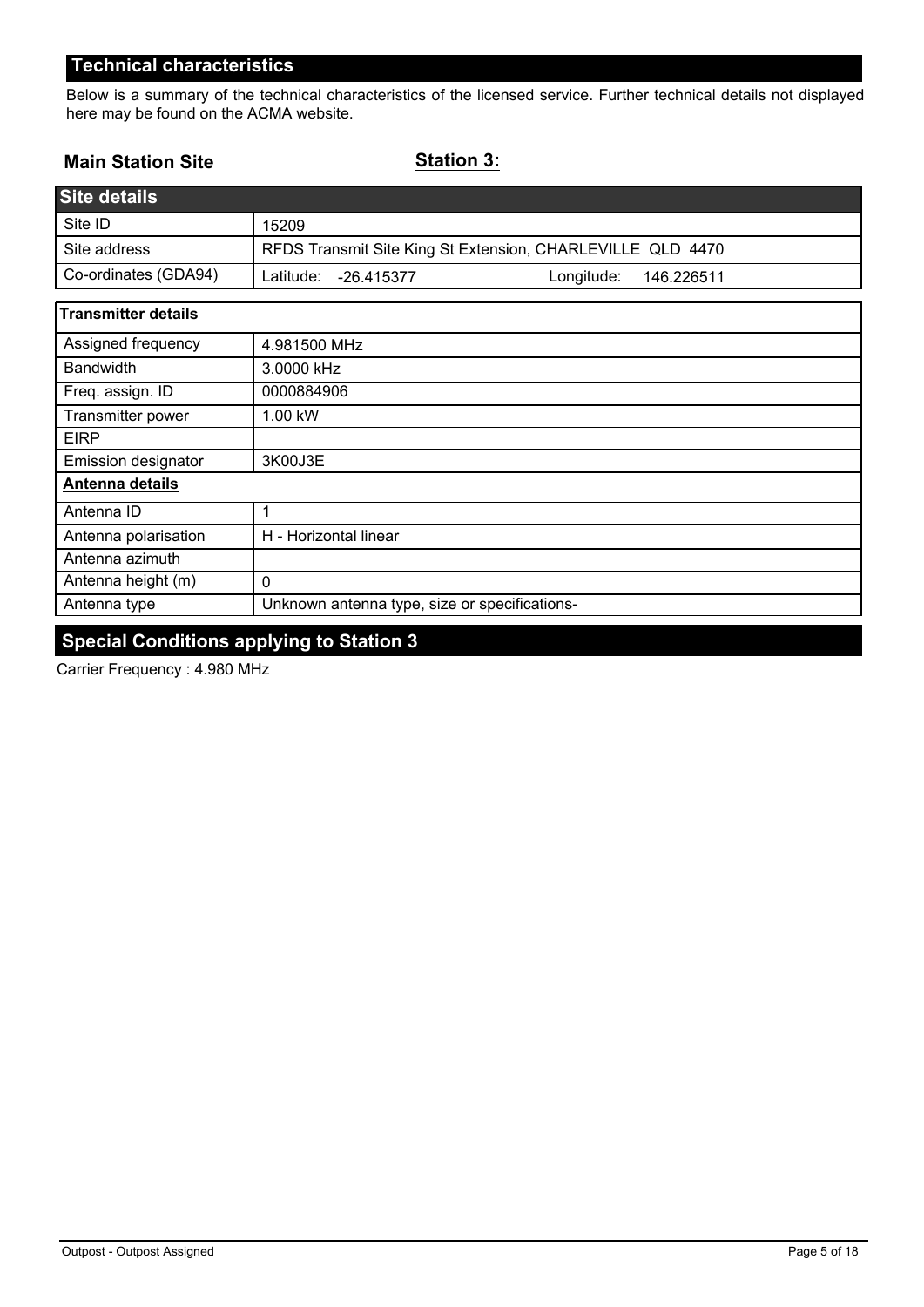Below is a summary of the technical characteristics of the licensed service. Further technical details not displayed here may be found on the ACMA website.

### **Main Station Site**

**Station 4:**

| <b>Site details</b>        |                                                           |
|----------------------------|-----------------------------------------------------------|
| Site ID                    | 15218                                                     |
| Site address               | RFDS Receive Site Old Cunnamulla Rd, CHARLEVILLE QLD 4470 |
| Co-ordinates (GDA94)       | Latitude:<br>Longitude:<br>$-26.441532$<br>146.221322     |
| <b>Receiver details</b>    |                                                           |
| Assigned frequency         | 4.981500 MHz                                              |
| <b>Bandwidth</b>           | 3.0000 kHz                                                |
| Freq. assign. ID           | 0000884907                                                |
| Transmitter power          | N/A                                                       |
| <b>EIRP</b>                | N/A                                                       |
| <b>Emission designator</b> | 3K00J3E                                                   |
| Antenna details            |                                                           |
| Antenna ID                 | 1                                                         |
| Antenna polarisation       | H - Horizontal linear                                     |

| Antenna height (m) |                                                 |
|--------------------|-------------------------------------------------|
| Antenna type       | I Unknown antenna type, size or specifications- |

# **Special Conditions applying to Station 4**

Carrier Frequency : 4.980 MHz

Antenna azimuth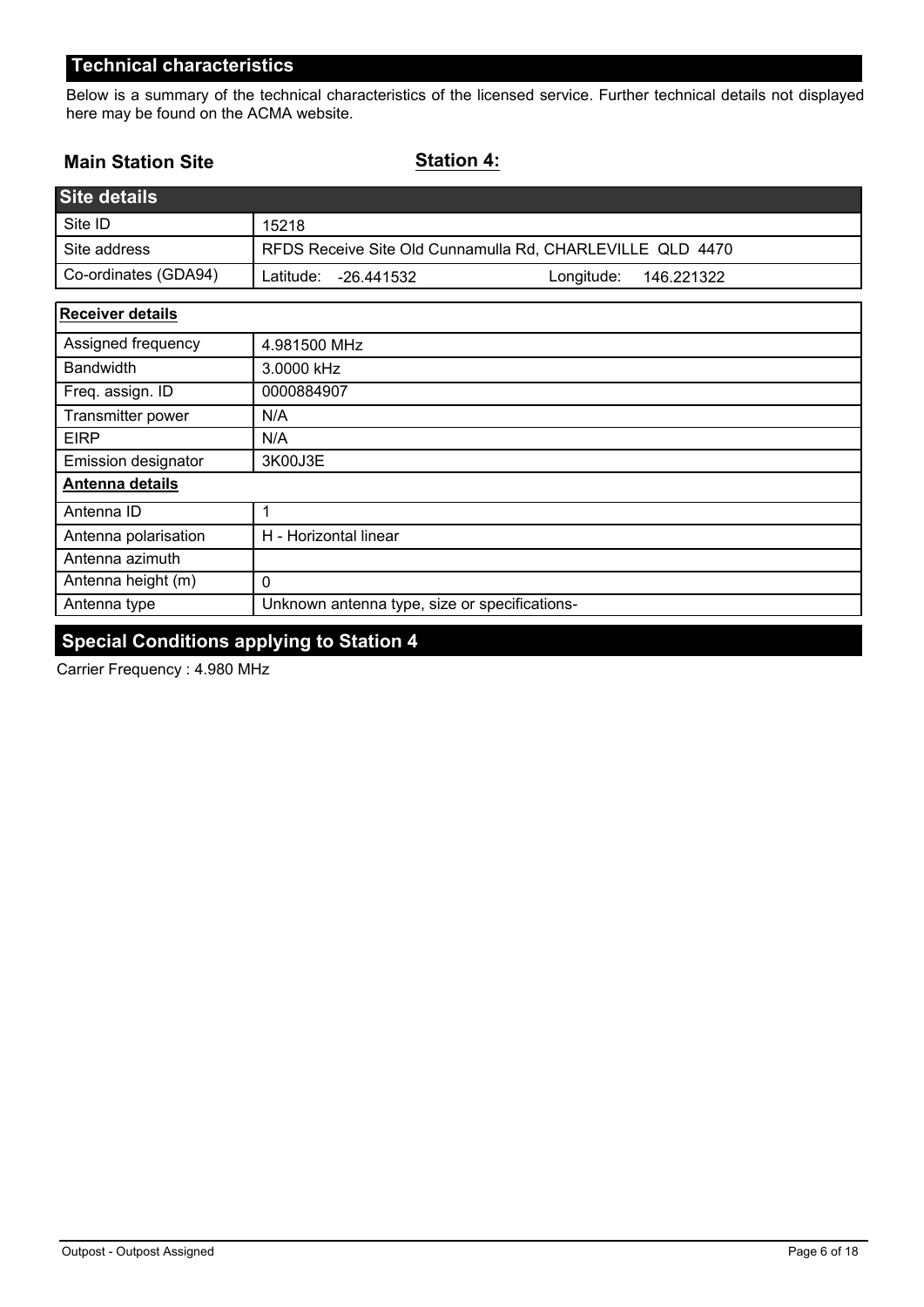Below is a summary of the technical characteristics of the licensed service. Further technical details not displayed here may be found on the ACMA website.

### **Main Station Site**

**Station 5:**

| <b>Site details</b>        |                                                            |
|----------------------------|------------------------------------------------------------|
| Site ID                    | 15209                                                      |
| Site address               | RFDS Transmit Site King St Extension, CHARLEVILLE QLD 4470 |
| Co-ordinates (GDA94)       | Latitude:<br>Longitude:<br>$-26.415377$<br>146.226511      |
| <b>Transmitter details</b> |                                                            |
| Assigned frequency         | 6.846500 MHz                                               |
| <b>Bandwidth</b>           | 3.0000 kHz                                                 |
| Freq. assign. ID           | 0000884908                                                 |
| Transmitter power          | 1.00 kW                                                    |
| <b>EIRP</b>                |                                                            |
| Emission designator        | 3K00J3E                                                    |
| <b>Antenna details</b>     |                                                            |
| Antenna ID                 | 1                                                          |
| Antenna polarisation       | H - Horizontal linear                                      |
| Antenna azimuth            |                                                            |
| Antenna height (m)         | 0                                                          |
| Antenna type               | Unknown antenna type, size or specifications-              |

# **Special Conditions applying to Station 5**

Carrier Frequency : 6.845 MHz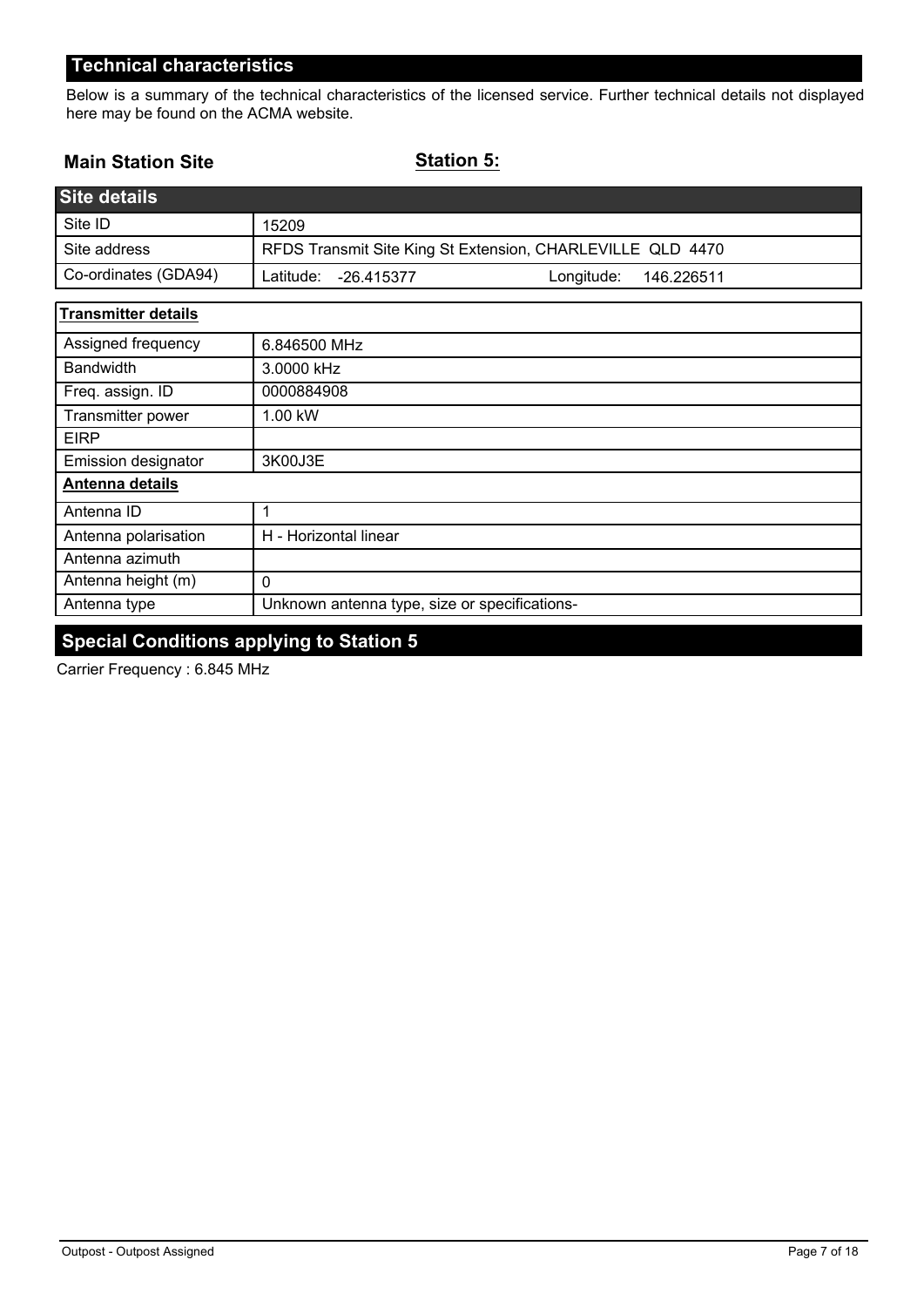Below is a summary of the technical characteristics of the licensed service. Further technical details not displayed here may be found on the ACMA website.

### **Main Station Site**

**Station 6:**

| <b>Site details</b>     |                                                           |  |
|-------------------------|-----------------------------------------------------------|--|
| Site ID                 | 15218                                                     |  |
| Site address            | RFDS Receive Site Old Cunnamulla Rd, CHARLEVILLE QLD 4470 |  |
| Co-ordinates (GDA94)    | Latitude:<br>Longitude:<br>146.221322<br>-26.441532       |  |
| <b>Receiver details</b> |                                                           |  |
| Assigned frequency      | 6.846500 MHz                                              |  |
| <b>Bandwidth</b>        | 3.0000 kHz                                                |  |
| Freq. assign. ID        | 0000884909                                                |  |
| Transmitter nower       | N/A                                                       |  |

| <b>HANDIHILIOI PUWU</b>    | 1.171                                         |
|----------------------------|-----------------------------------------------|
| <b>EIRP</b>                | N/A                                           |
| <b>Emission designator</b> | 3K00J3E                                       |
| Antenna details            |                                               |
| Antenna ID                 |                                               |
| Antenna polarisation       | H - Horizontal linear                         |
| Antenna azimuth            |                                               |
| Antenna height (m)         | 0                                             |
| Antenna type               | Unknown antenna type, size or specifications- |

# **Special Conditions applying to Station 6**

Carrier Frequency : 6.845 MHz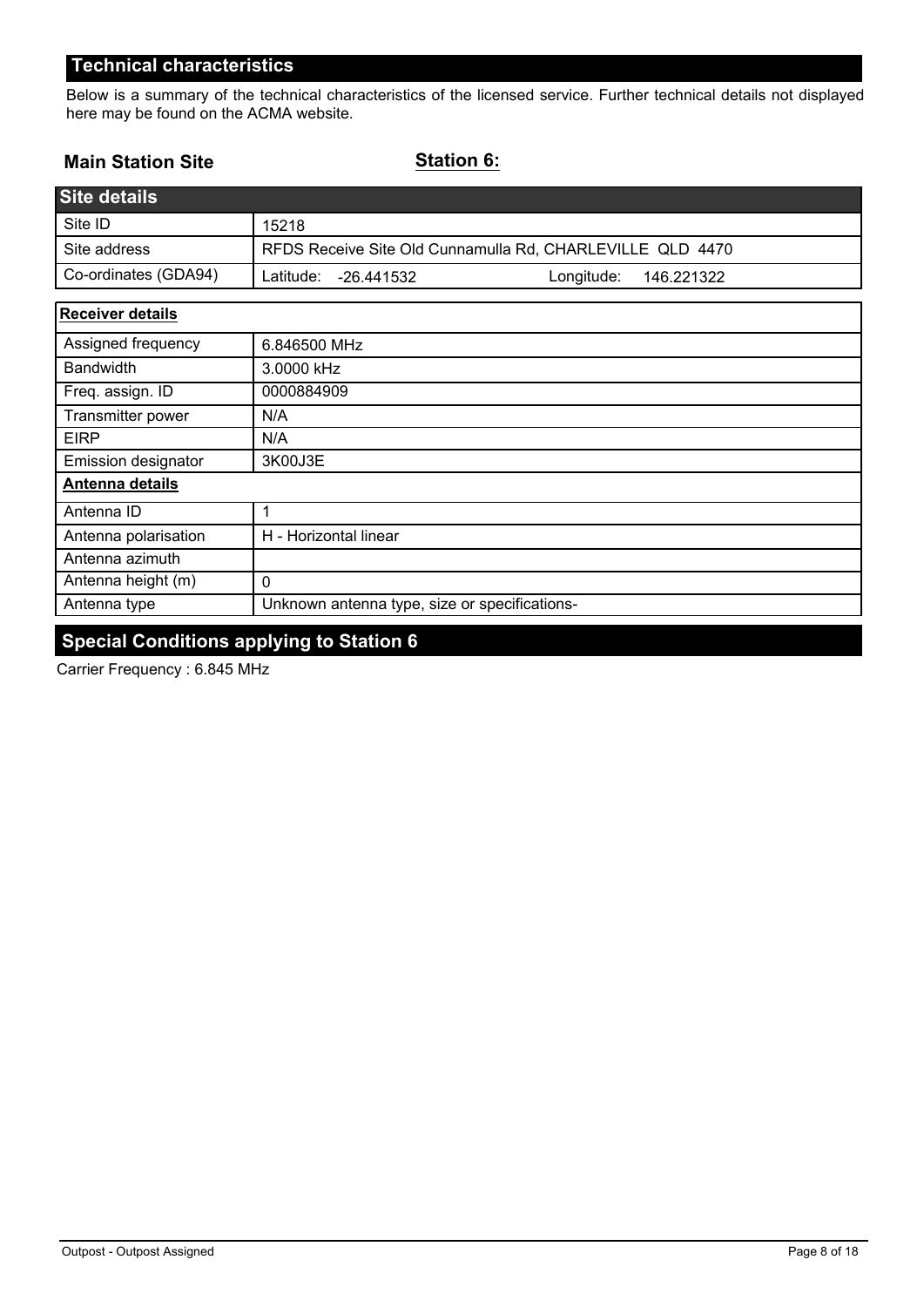Below is a summary of the technical characteristics of the licensed service. Further technical details not displayed here may be found on the ACMA website.

### **Main Station Site**

**Station 7:**

| <b>Site details</b>        |                                                            |
|----------------------------|------------------------------------------------------------|
| Site ID                    | 15209                                                      |
| Site address               | RFDS Transmit Site King St Extension, CHARLEVILLE QLD 4470 |
| Co-ordinates (GDA94)       | Latitude:<br>Longitude:<br>$-26.415377$<br>146.226511      |
| <b>Transmitter details</b> |                                                            |
| Assigned frequency         | 6.951500 MHz                                               |
| <b>Bandwidth</b>           | 3.0000 kHz                                                 |
| Freq. assign. ID           | 0000884910                                                 |
| Transmitter power          | 1.00 kW                                                    |
| <b>EIRP</b>                |                                                            |
| <b>Emission designator</b> | 3K00J3E                                                    |
| Antenna details            |                                                            |
| Antenna ID                 | 1                                                          |
| Antenna polarisation       | H - Horizontal linear                                      |
| Antenna azimuth            |                                                            |
| Antenna height (m)         | 0                                                          |
| Antenna type               | Unknown antenna type, size or specifications-              |

# **Special Conditions applying to Station 7**

Carrier Frequency : 6.950 MHz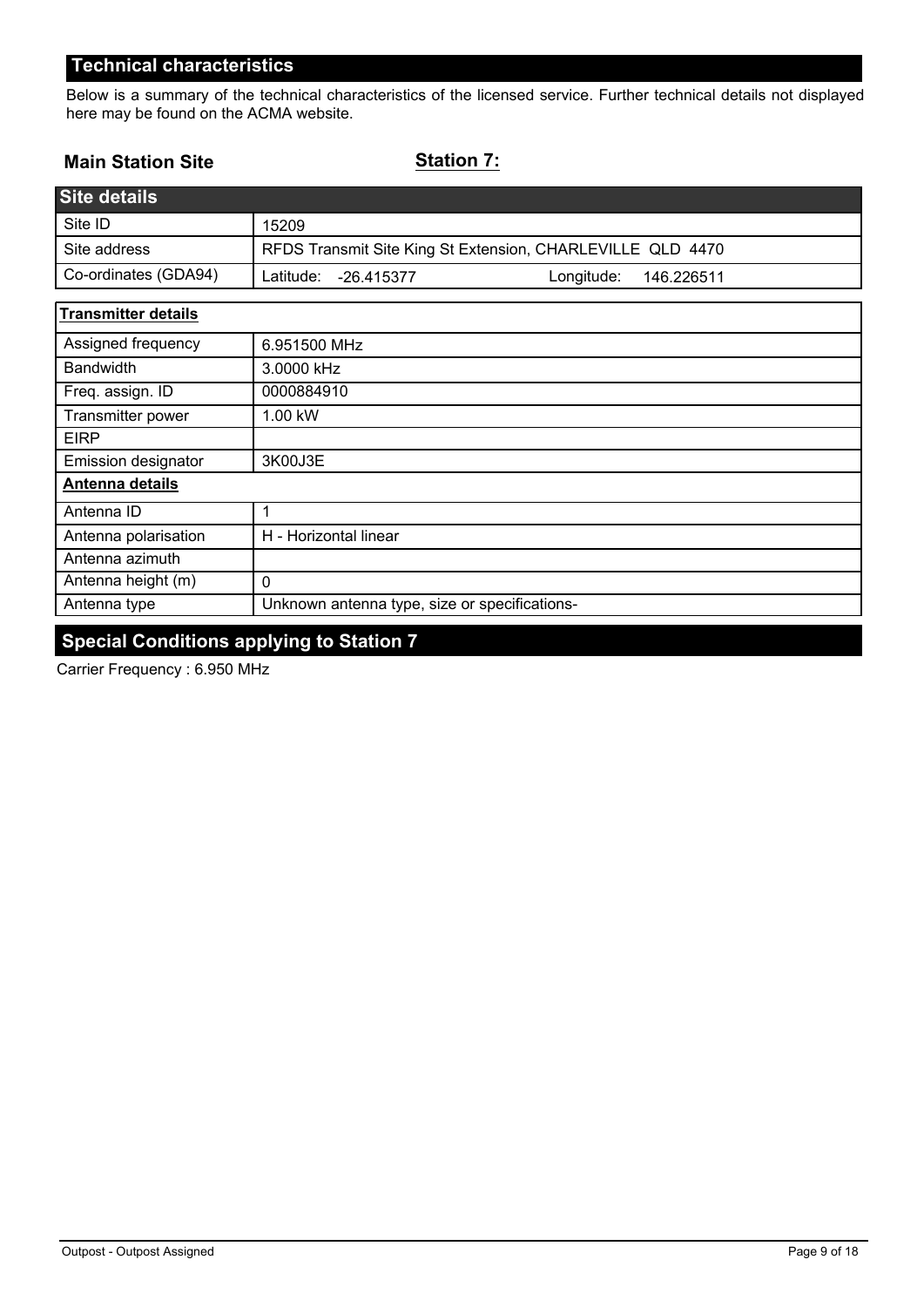Below is a summary of the technical characteristics of the licensed service. Further technical details not displayed here may be found on the ACMA website.

### **Main Station Site**

**Station 8:**

| <b>Site details</b>     |                                                           |
|-------------------------|-----------------------------------------------------------|
| Site ID                 | 15218                                                     |
| Site address            | RFDS Receive Site Old Cunnamulla Rd, CHARLEVILLE QLD 4470 |
| Co-ordinates (GDA94)    | Latitude:<br>Longitude:<br>146.221322<br>-26.441532       |
| <b>Receiver details</b> |                                                           |
| Assigned frequency      | 6.951500 MHz                                              |
| <b>Bandwidth</b>        | 3.0000 kHz                                                |
| Freq. assign. ID        | 0000884911                                                |
| Transmitter power       | N/A                                                       |
| <b>EIRP</b>             | N/A                                                       |

| <b>Emission designator</b> | 3K00J3E                                       |
|----------------------------|-----------------------------------------------|
| Antenna details            |                                               |
| Antenna ID                 |                                               |
| Antenna polarisation       | H - Horizontal linear                         |
| Antenna azimuth            |                                               |
| Antenna height (m)         |                                               |
| Antenna type               | Unknown antenna type, size or specifications- |

# **Special Conditions applying to Station 8**

Carrier Frequency : 6.950 MHz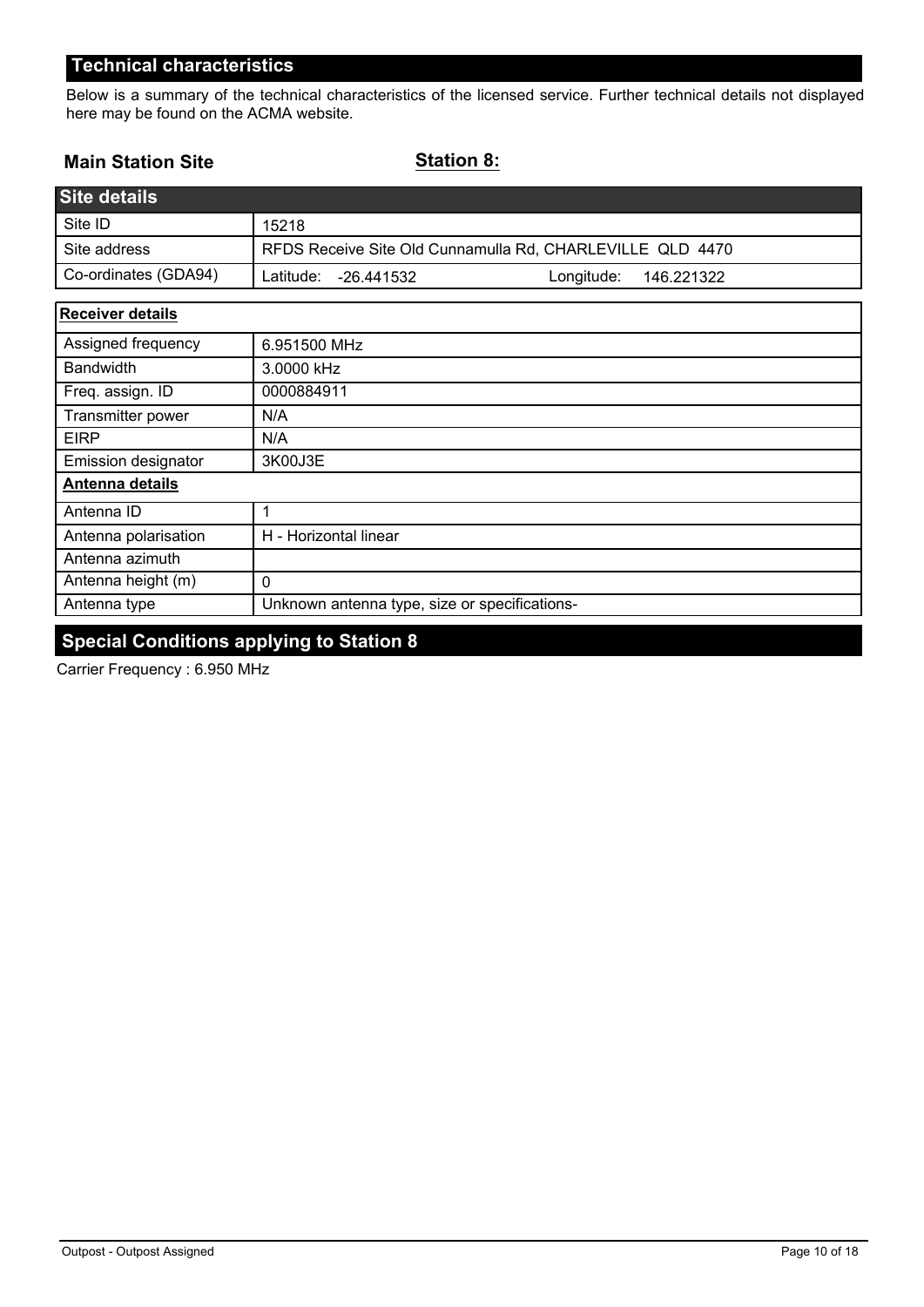Below is a summary of the technical characteristics of the licensed service. Further technical details not displayed here may be found on the ACMA website.

### **Main Station Site**

**Station 9:**

| <b>Site details</b>        |                                                            |
|----------------------------|------------------------------------------------------------|
| Site ID                    | 15209                                                      |
| Site address               | RFDS Transmit Site King St Extension, CHARLEVILLE QLD 4470 |
| Co-ordinates (GDA94)       | Longitude:<br>Latitude:<br>-26.415377<br>146.226511        |
| <b>Transmitter details</b> |                                                            |
| Assigned frequency         | 6.966500 MHz                                               |
| <b>Bandwidth</b>           | 3.0000 kHz                                                 |
| Freq. assign. ID           | 0000884912                                                 |
| Transmitter power          | 1.00 kW                                                    |
| <b>EIRP</b>                |                                                            |
| <b>Emission designator</b> | 3K00J3E                                                    |
| <b>Antenna details</b>     |                                                            |
| Antenna ID                 | 1                                                          |
| Antenna polarisation       | H - Horizontal linear                                      |
| Antenna azimuth            |                                                            |
| Antenna height (m)         | $\Omega$                                                   |
| Antenna type               | Unknown antenna type, size or specifications-              |

# **Special Conditions applying to Station 9**

Carrier Frequency : 6.965 MHz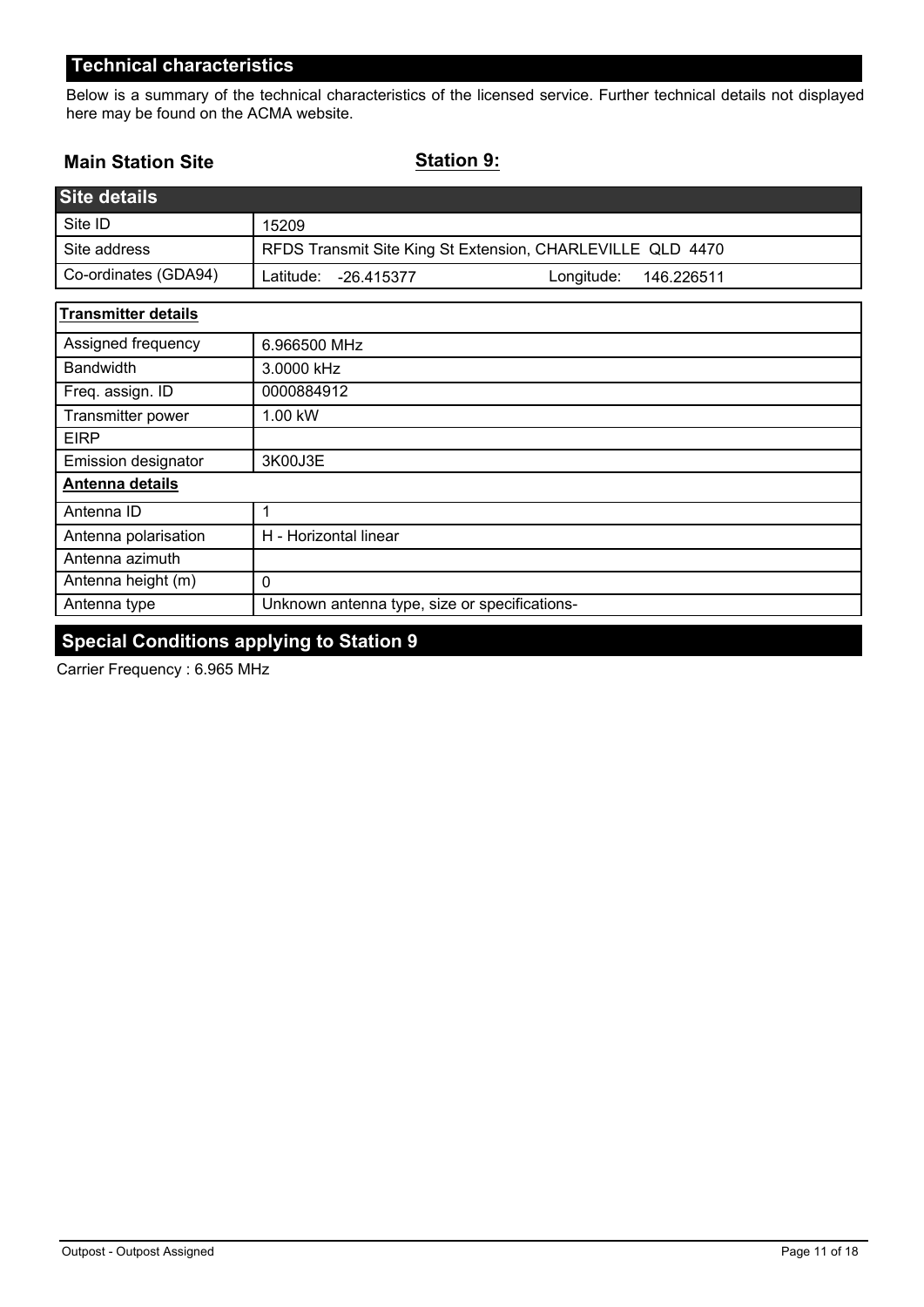Below is a summary of the technical characteristics of the licensed service. Further technical details not displayed here may be found on the ACMA website.

### **Main Station Site**

**Station 10:**

| Site details         |                                                           |  |
|----------------------|-----------------------------------------------------------|--|
| Site ID              | 15218                                                     |  |
| Site address         | RFDS Receive Site Old Cunnamulla Rd, CHARLEVILLE QLD 4470 |  |
| Co-ordinates (GDA94) | Latitude:<br>Longitude:<br>146.221322<br>-26.441532       |  |
| Receiver details     |                                                           |  |
| Assigned frequency   | 6.966500 MHz                                              |  |

| <b>Bandwidth</b>     | 3.0000 kHz                                    |
|----------------------|-----------------------------------------------|
| Freq. assign. ID     | 0000884913                                    |
| Transmitter power    | N/A                                           |
| <b>EIRP</b>          | N/A                                           |
| Emission designator  | 3K00J3E                                       |
| Antenna details      |                                               |
| Antenna ID           |                                               |
| Antenna polarisation | H - Horizontal linear                         |
| Antenna azimuth      |                                               |
| Antenna height (m)   | 0                                             |
| Antenna type         | Unknown antenna type, size or specifications- |

# **Special Conditions applying to Station 10**

Carrier Frequency : 6.965 MHz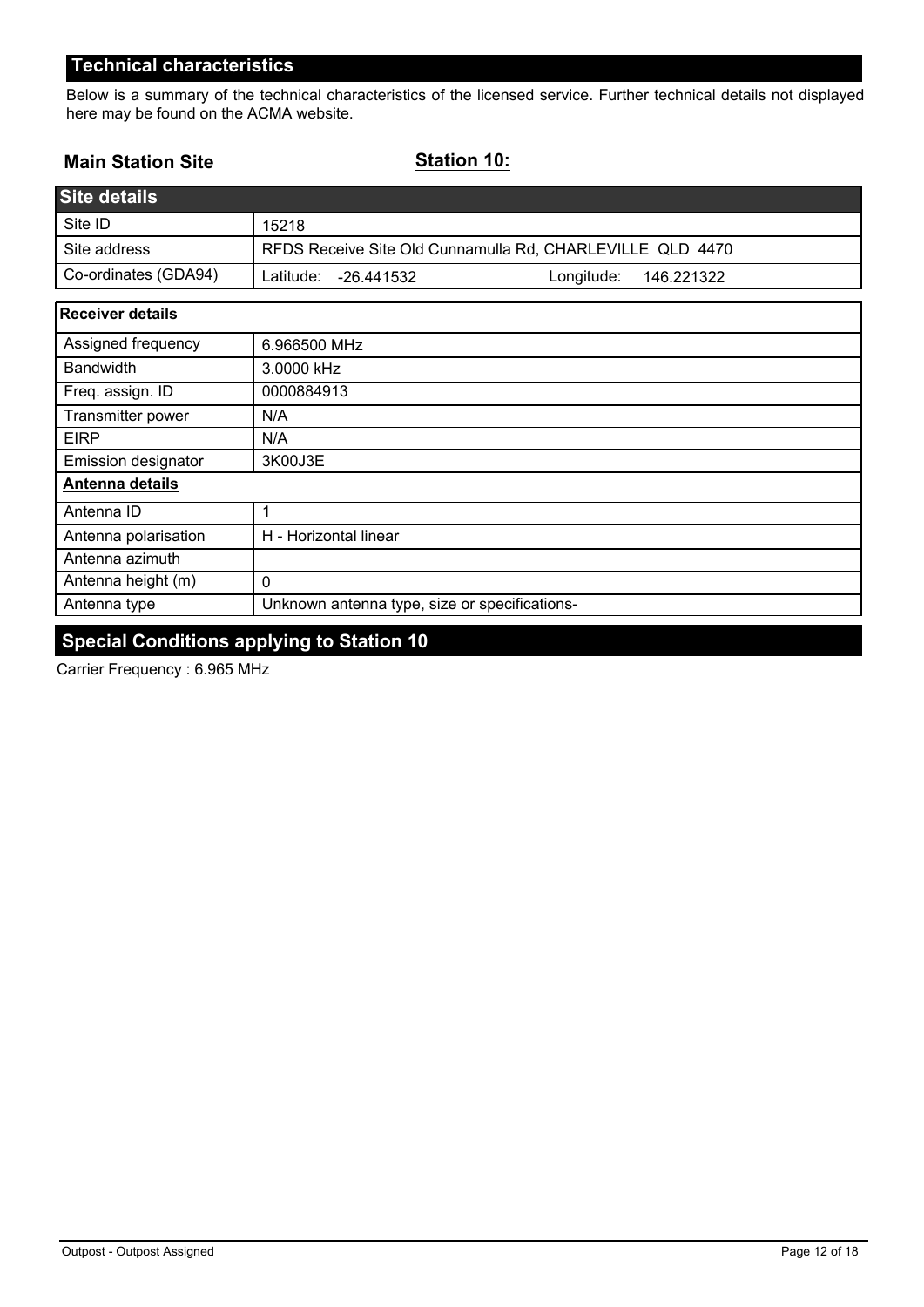Below is a summary of the technical characteristics of the licensed service. Further technical details not displayed here may be found on the ACMA website.

### **Main Station Site**

**Station 11:**

| <b>Site details</b>        |                                                            |
|----------------------------|------------------------------------------------------------|
| Site ID                    | 15209                                                      |
| Site address               | RFDS Transmit Site King St Extension, CHARLEVILLE QLD 4470 |
| Co-ordinates (GDA94)       | Latitude:<br>Longitude:<br>$-26.415377$<br>146.226511      |
| <b>Transmitter details</b> |                                                            |
| Assigned frequency         | 7.466500 MHz                                               |
| <b>Bandwidth</b>           | 3.0000 kHz                                                 |
| Freq. assign. ID           | 0000884914                                                 |
| Transmitter power          | 1.00 kW                                                    |
| <b>EIRP</b>                |                                                            |
| <b>Emission designator</b> | 3K00J3E                                                    |
| Antenna details            |                                                            |
| Antenna ID                 | 1                                                          |
| Antenna polarisation       | H - Horizontal linear                                      |
| Antenna azimuth            |                                                            |
| Antenna height (m)         | $\mathbf 0$                                                |
| Antenna type               | Unknown antenna type, size or specifications-              |

# **Special Conditions applying to Station 11**

Carrier Frequency : 7.465 MHz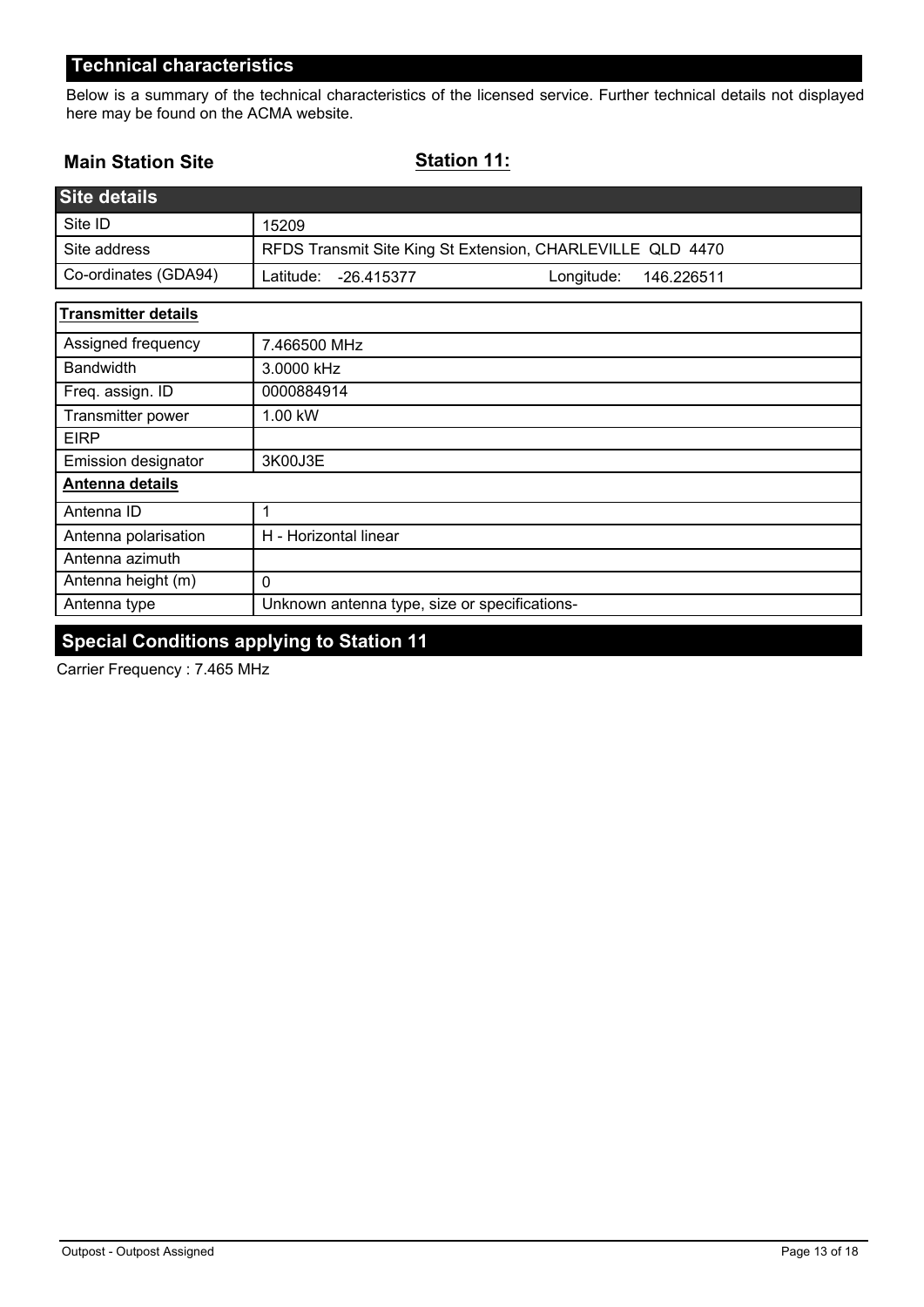Below is a summary of the technical characteristics of the licensed service. Further technical details not displayed here may be found on the ACMA website.

### **Main Station Site**

**Station 12:**

| <b>Site details</b>     |                                                           |
|-------------------------|-----------------------------------------------------------|
| Site ID                 | 15218                                                     |
| Site address            | RFDS Receive Site Old Cunnamulla Rd, CHARLEVILLE QLD 4470 |
| Co-ordinates (GDA94)    | Latitude:<br>Longitude:<br>146.221322<br>-26.441532       |
| <b>Receiver details</b> |                                                           |
| Assigned frequency      | 7.466500 MHz                                              |
| <b>Bandwidth</b>        | 3.0000 kHz                                                |
| Freq. assign. ID        | 0000884915                                                |
| Transmitter power       | N/A                                                       |
| <b>FIDD</b>             | <b>AIA</b>                                                |

| <b>EIRP</b>                | N/A                                           |
|----------------------------|-----------------------------------------------|
| <b>Emission designator</b> | 3K00J3E                                       |
| Antenna details            |                                               |
| Antenna ID                 |                                               |
| Antenna polarisation       | H - Horizontal linear                         |
| Antenna azimuth            |                                               |
| Antenna height (m)         |                                               |
| Antenna type               | Unknown antenna type, size or specifications- |

# **Special Conditions applying to Station 12**

Carrier Frequency : 7.465 MHz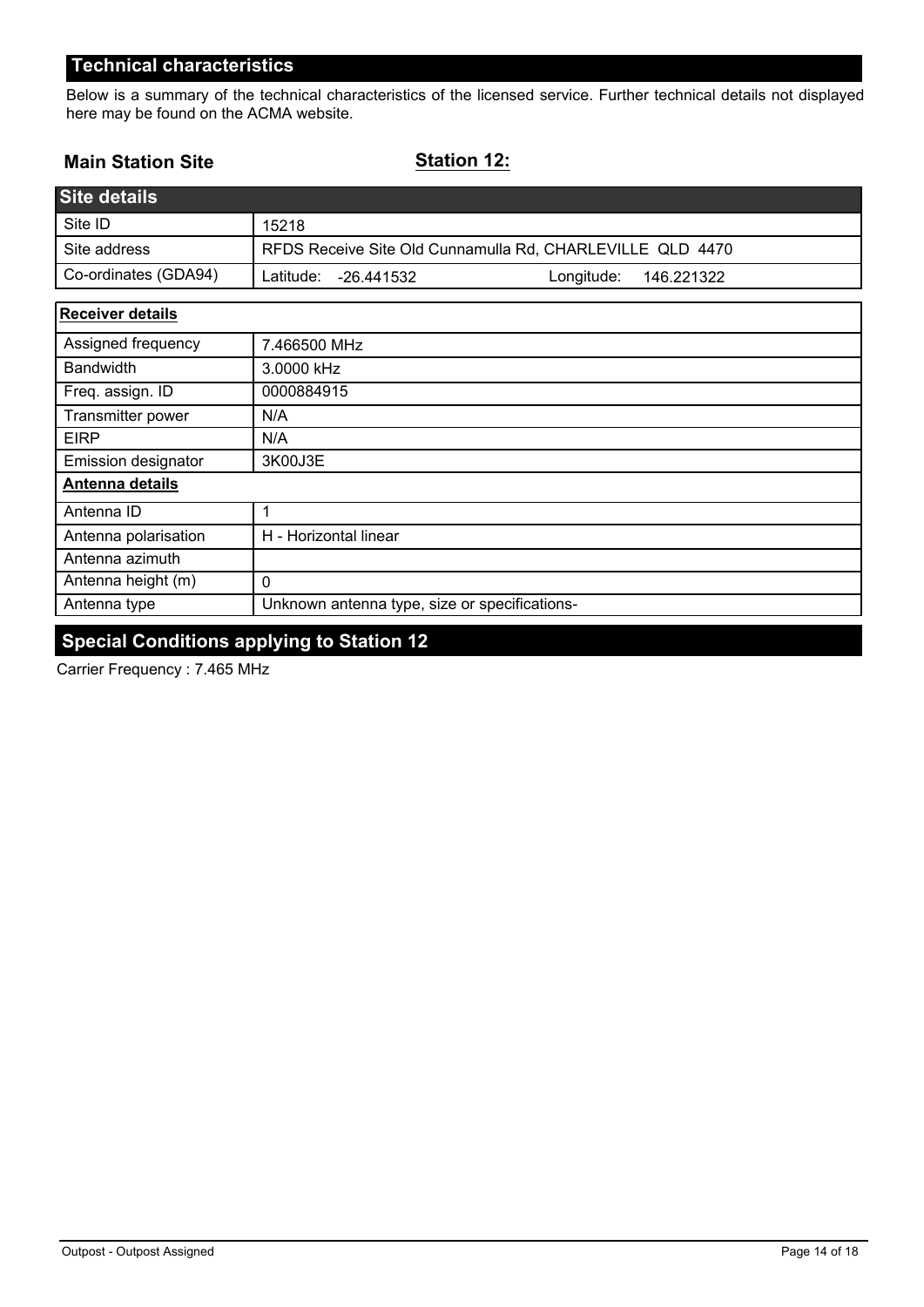Below is a summary of the technical characteristics of the licensed service. Further technical details not displayed here may be found on the ACMA website.

### **Main Station Site**

**Station 13:**

| <b>Site details</b>        |                                                            |
|----------------------------|------------------------------------------------------------|
| Site ID                    | 15209                                                      |
| Site address               | RFDS Transmit Site King St Extension, CHARLEVILLE QLD 4470 |
| Co-ordinates (GDA94)       | Latitude:<br>Longitude:<br>$-26.415377$<br>146.226511      |
| <b>Transmitter details</b> |                                                            |
| Assigned frequency         | 6.921500 MHz                                               |
| <b>Bandwidth</b>           | 3.0000 kHz                                                 |
| Freq. assign. ID           | 0000884916                                                 |
| Transmitter power          | 1.00 kW                                                    |
| <b>EIRP</b>                |                                                            |
| <b>Emission designator</b> | 3K00J3E                                                    |
| Antenna details            |                                                            |
| Antenna ID                 | 1                                                          |
| Antenna polarisation       | H - Horizontal linear                                      |
| Antenna azimuth            |                                                            |
| Antenna height (m)         | $\mathbf 0$                                                |
| Antenna type               | Unknown antenna type, size or specifications-              |

# **Special Conditions applying to Station 13**

Carrier Frequency : 6.920 MHz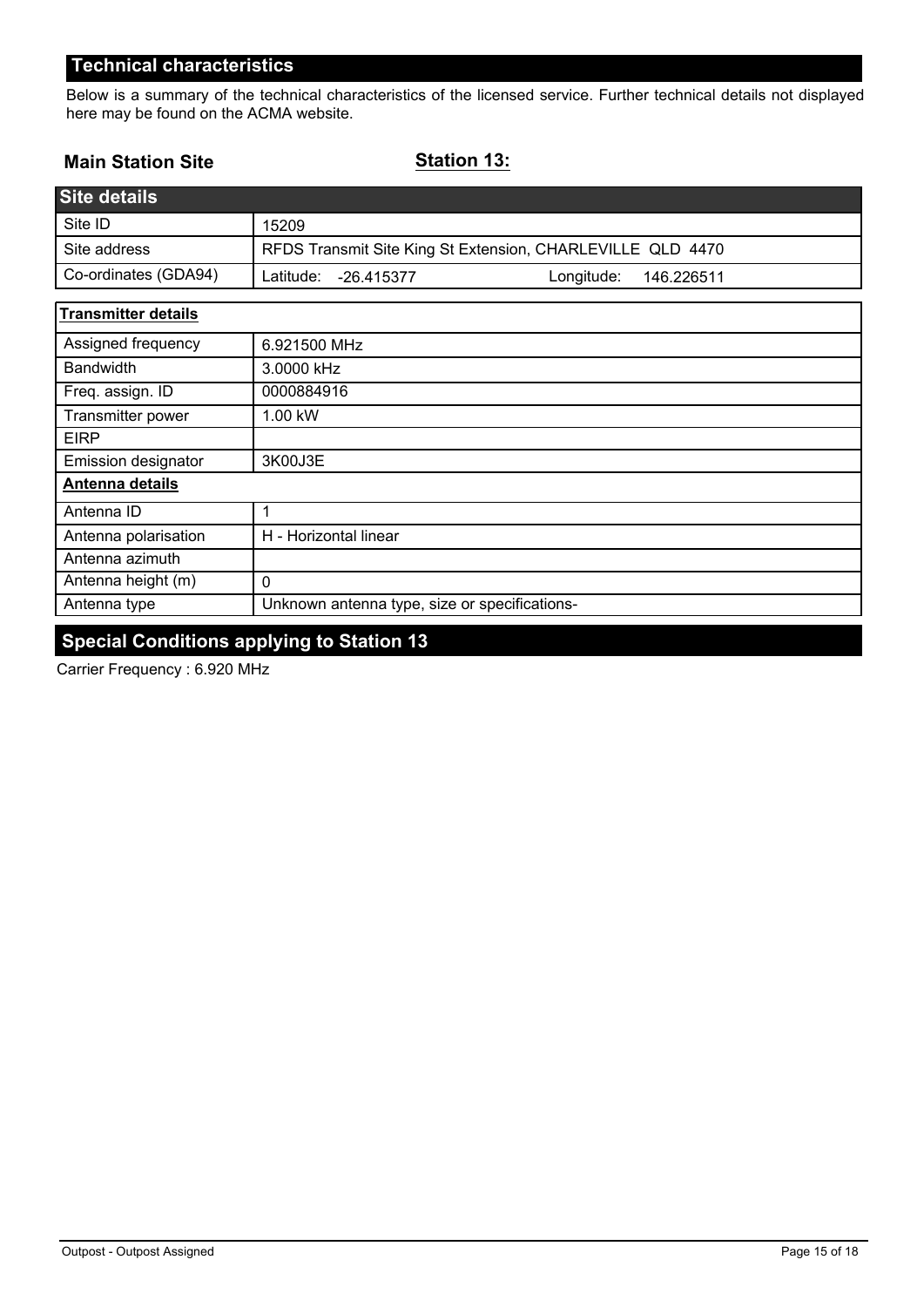Below is a summary of the technical characteristics of the licensed service. Further technical details not displayed here may be found on the ACMA website.

### **Main Station Site**

**Station 14:**

| <b>Site details</b>     |                                                           |
|-------------------------|-----------------------------------------------------------|
| Site ID                 | 15218                                                     |
| Site address            | RFDS Receive Site Old Cunnamulla Rd, CHARLEVILLE QLD 4470 |
| Co-ordinates (GDA94)    | Latitude:<br>Longitude:<br>146.221322<br>-26.441532       |
| <b>Receiver details</b> |                                                           |
| Assigned frequency      | 6.921500 MHz                                              |
| <b>Bandwidth</b>        | 3.0000 kHz                                                |
| Freq. assign. ID        | 0000884917                                                |
| Transmitter power       | N/A                                                       |
| <b>EIRP</b>             | N/A                                                       |
| Emission designator     | 3K00J3E                                                   |
| Antenna details         |                                                           |

| Antenna details      |                                               |
|----------------------|-----------------------------------------------|
| Antenna ID           |                                               |
| Antenna polarisation | H - Horizontal linear                         |
| Antenna azimuth      |                                               |
| Antenna height (m)   |                                               |
| Antenna type         | Unknown antenna type, size or specifications- |

# **Special Conditions applying to Station 14**

Carrier Frequency : 6.920 MHz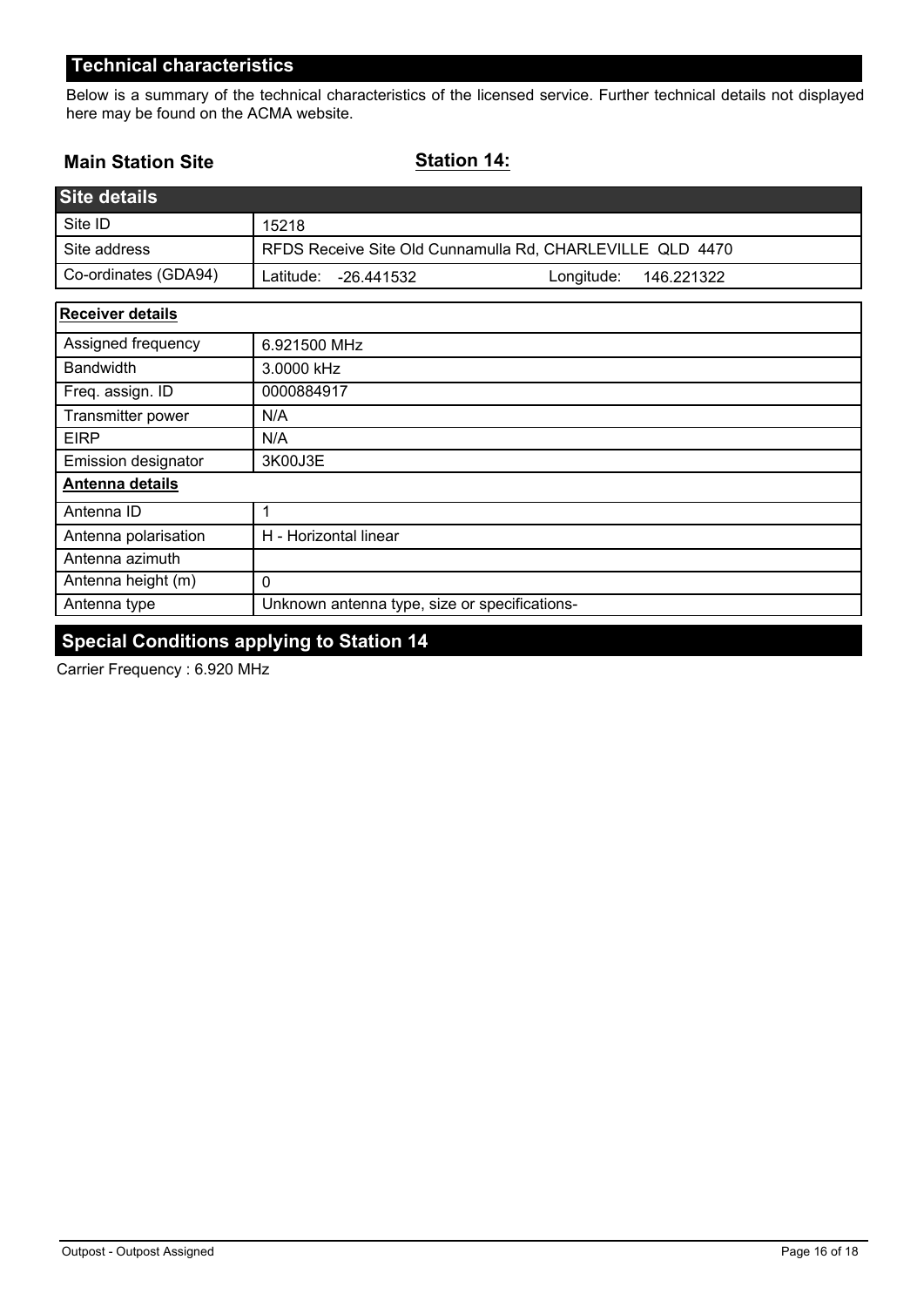Below is a summary of the technical characteristics of the licensed service. Further technical details not displayed here may be found on the ACMA website.

### **Main Station Site**

**Station 15:**

| <b>Site details</b>        |                                                            |
|----------------------------|------------------------------------------------------------|
| Site ID                    | 15209                                                      |
| Site address               | RFDS Transmit Site King St Extension, CHARLEVILLE QLD 4470 |
| Co-ordinates (GDA94)       | Latitude:<br>Longitude:<br>$-26.415377$<br>146.226511      |
| <b>Transmitter details</b> |                                                            |
| Assigned frequency         | 7.411500 MHz                                               |
| <b>Bandwidth</b>           | 3.0000 kHz                                                 |
| Freq. assign. ID           | 0000884918                                                 |
| Transmitter power          | 1.00 kW                                                    |
| <b>EIRP</b>                |                                                            |
| <b>Emission designator</b> | 3K00J3E                                                    |
| Antenna details            |                                                            |
| Antenna ID                 | 1                                                          |
| Antenna polarisation       | H - Horizontal linear                                      |
| Antenna azimuth            |                                                            |
| Antenna height (m)         | $\mathbf 0$                                                |
| Antenna type               | Unknown antenna type, size or specifications-              |

# **Special Conditions applying to Station 15**

Carrier Frequency : 7.410 MHz